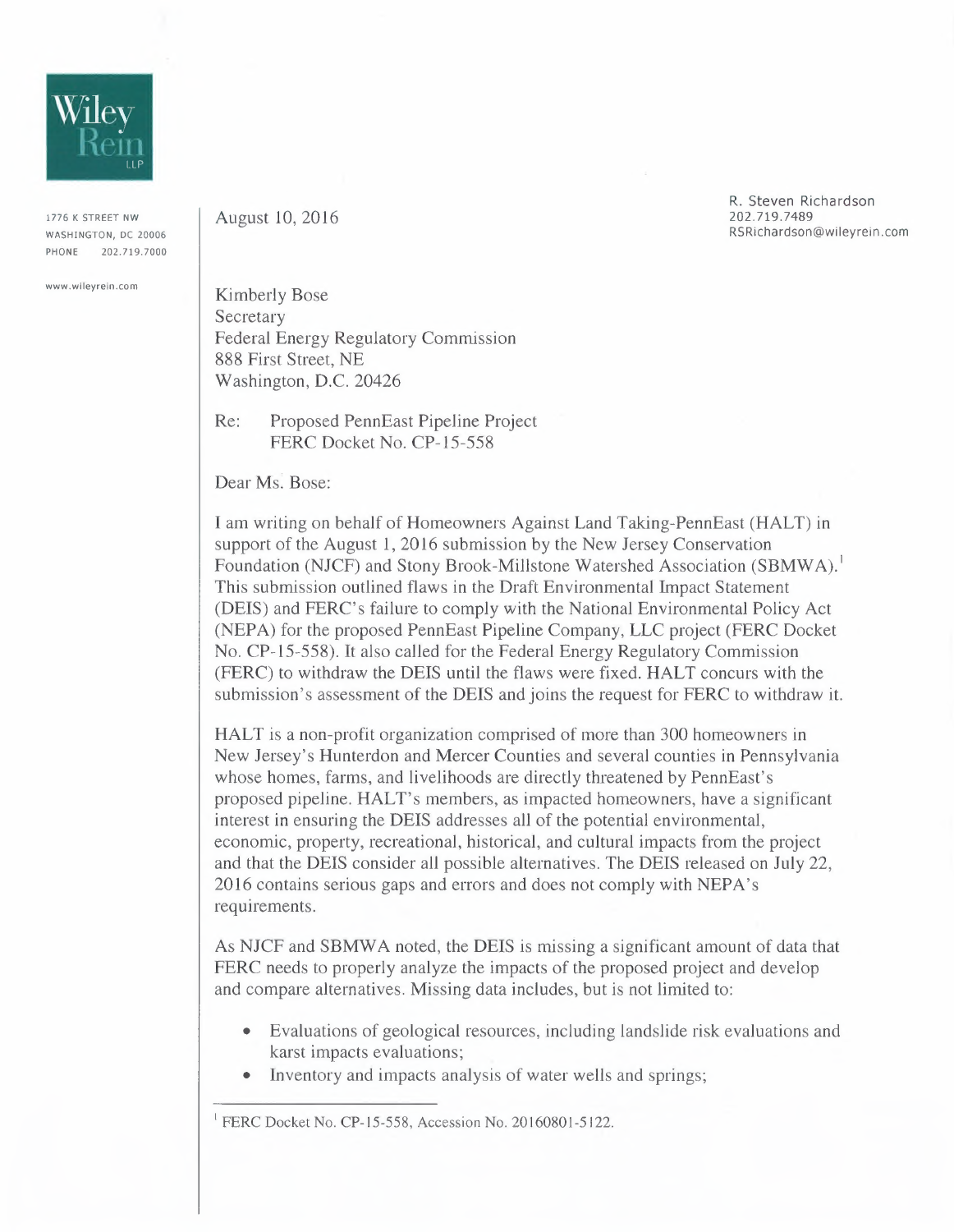

Kimberly Bose August 10,2016 Page 2

- Inventory and impacts analysis of wetlands and vernal pools;
- Impacts on C-1 streams and other waterbodies;
- Surveys and impact analysis regarding endangered and threatened species;
- Surveys and impacts analysis for historic and cultural resources;
- Cumulative impacts analysis.

**In** many cases, the lack of data is striking. For example, FERC acknowledges that PennEast has only surveyed for historic and cultural resources for 32% of the affected area in New Jersey,<sup>2</sup> and that PennEast has "a number of survey reports, avoidance plans, evaluation studies and reports, and potential treatment plans pending" for both Pennsylvania and New Jersey.<sup>3</sup> Yet with only minimal data, FERC released the DEIS with conclusions that impacts to historic and cultural resources could be mitigated.

As discussed by NJCF and SBMW A, by concluding the project's impacts are minor and able to be mitigated, without actually analyzing the relevant and necessary information, FERC is prejudging PennEast's application, which violates NEPA. The DEIS does not include fully developed, specific mitigation plans for the potential impacts to environmental, recreational, visual, or cultural resources. Despite having inadequate data for nearly all of the categories the DEIS was supposed to analyze, and despite PennEast not actually providing specific mitigation measures for many impacts, FERC concluded all the impacts would be at "less-than-significant levels" and could be adequately addressed through "the mitigation measures," whatever those end up being. FERC's conclusion is based solely on speculation so it cannot form the basis of a major federal action.

As outlined in NJCF and SBMW A's submission, according to FERC's own Guidance Manual for Environmental Report Preparation, PennEast was required to submit all missing data at the time it filed its application or in response to FERC's Environmental Impact Requests. At a minimum, FERC was required to collect this data *before* issuing its DEIS and *before* making a final decision on PennEast's application. However, the DEIS repeatedly indicates that PennEast need only provide the data before construction.<sup>4</sup> In addition, the DEIS repeatedly asserts PennEast can get the data through use of eminent domain authority, which it would

 $<sup>2</sup>$  DEIS at 4-193.</sup>

<sup>&</sup>lt;sup>3</sup> DEIS at 4-186, 4-194.

*<sup>4</sup> See, e.g.,* DEIS at 5-19-5-30 (list of conditions, many to be met only pre-construction).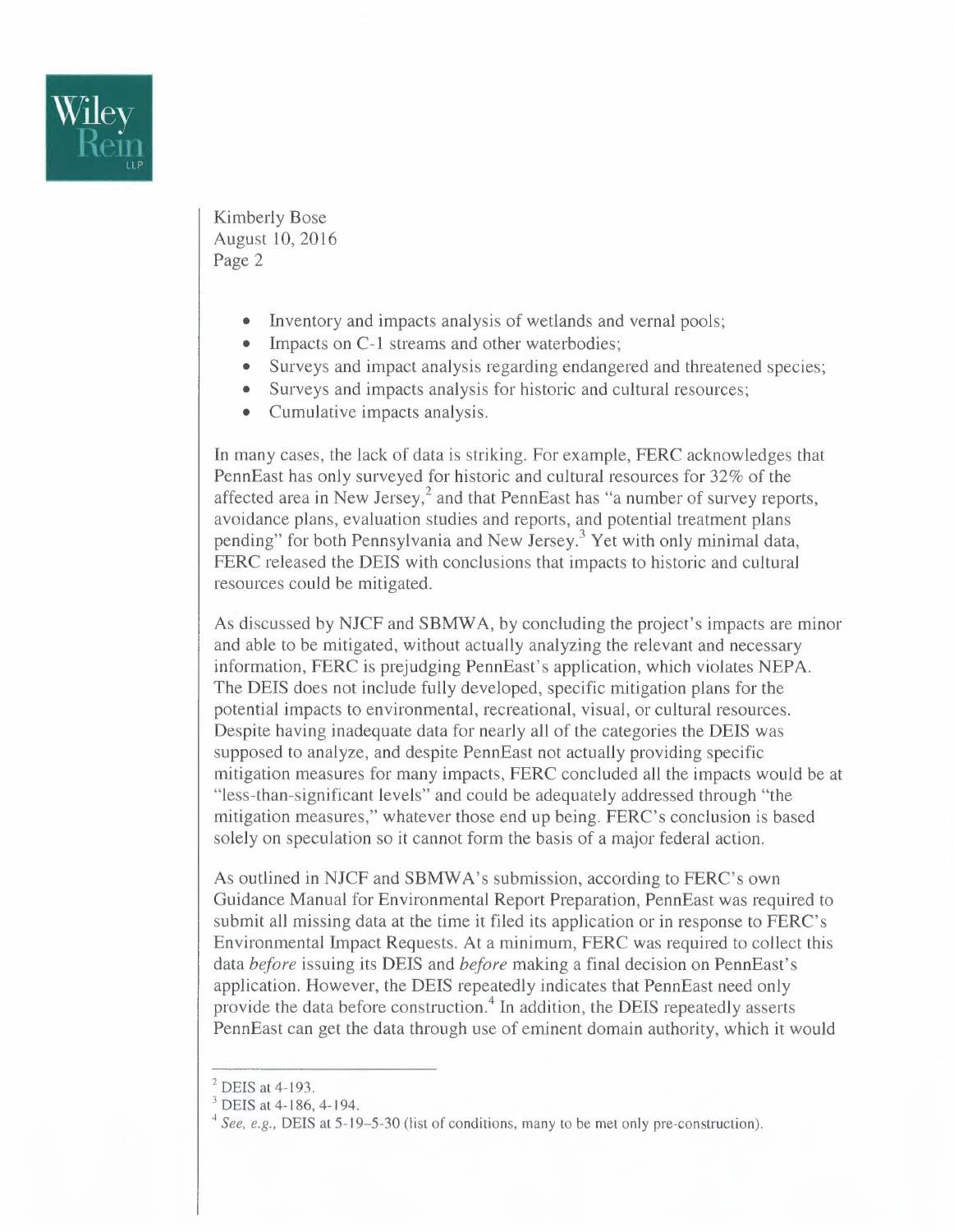

Kimberly Bose August 10,2016 Page 3

only have *after* FERC grants a Certificate.<sup>5</sup> These statements show FERC has no intention of obtaining the missing data until after it makes a decision on the application. This violates NEPA in multiple ways. First, FERC cannot meet NEPA's mandate to consider environmental information before making a decision on the pipeline if it has already authorized the pipeline before ever reviewing the data. <sup>6</sup> Second, FERC cannot develop, consider, and weigh a range of alternatives before deciding a preferred action, as required by  $NEPA$ , if it has already selected a preferred action before reviewing the missing data.

Third, as NJCF and SBMWA asserted, NEPA requires public participation<sup>8</sup> and the public will be completely deprived of any opportunity to meaningfully participate in the NEPA process if the missing data is not available to the public until after the DEIS comment period closes or until after FERC renders its decision. Of particular concern is the lack of opportunity to comment on the mitigation measures, which FERC has preemptively concluded will be effective, because failure to adequately mitigate impacts could lead to devastating harms to the environment and HALT members' properties. It is highly unlikely the missing data and mitigation measures will all be received within 45 days, so the only way to fully involve the public in review as required by NEPA, and not just in review of the minimal amount of information in the current DEIS, is to ensure the public has an opportunity to comment on the DEIS after the missing data is made public.

The DEIS is legally insufficient and unless FERC withdraws and revises it with all required information, FERC's decision will be based on incomplete, inaccurate information and a flawed NEPA process, which jeopardizes the environment and HALT members' properties. HALT demands FERC immediately withdraw the DEIS until the missing data is supplied, revise the DEIS, and restart the public comment period at that time. At a minimum, if FERC refuses to withdraw the DEIS, it must extend the comment period for enough time to provide the public an opportunity to comment after all missing data is made available.

<sup>&</sup>lt;sup>5</sup> See, e.g., DEIS at 4-74 ("If the Commission decides to authorize the Project, the Certificate would grant PennEast the right to pursue access through eminent domain, at which time PennEast would complete the necessary remaining field surveys.").

 $640$  C.F.R. § 1500.1(b).

<sup>7</sup>40 C.F.R. § 1502.14.

<sup>8</sup>40 C.F.R. § ISOO.l(b); 40 C.F.R. § J *506.6.*